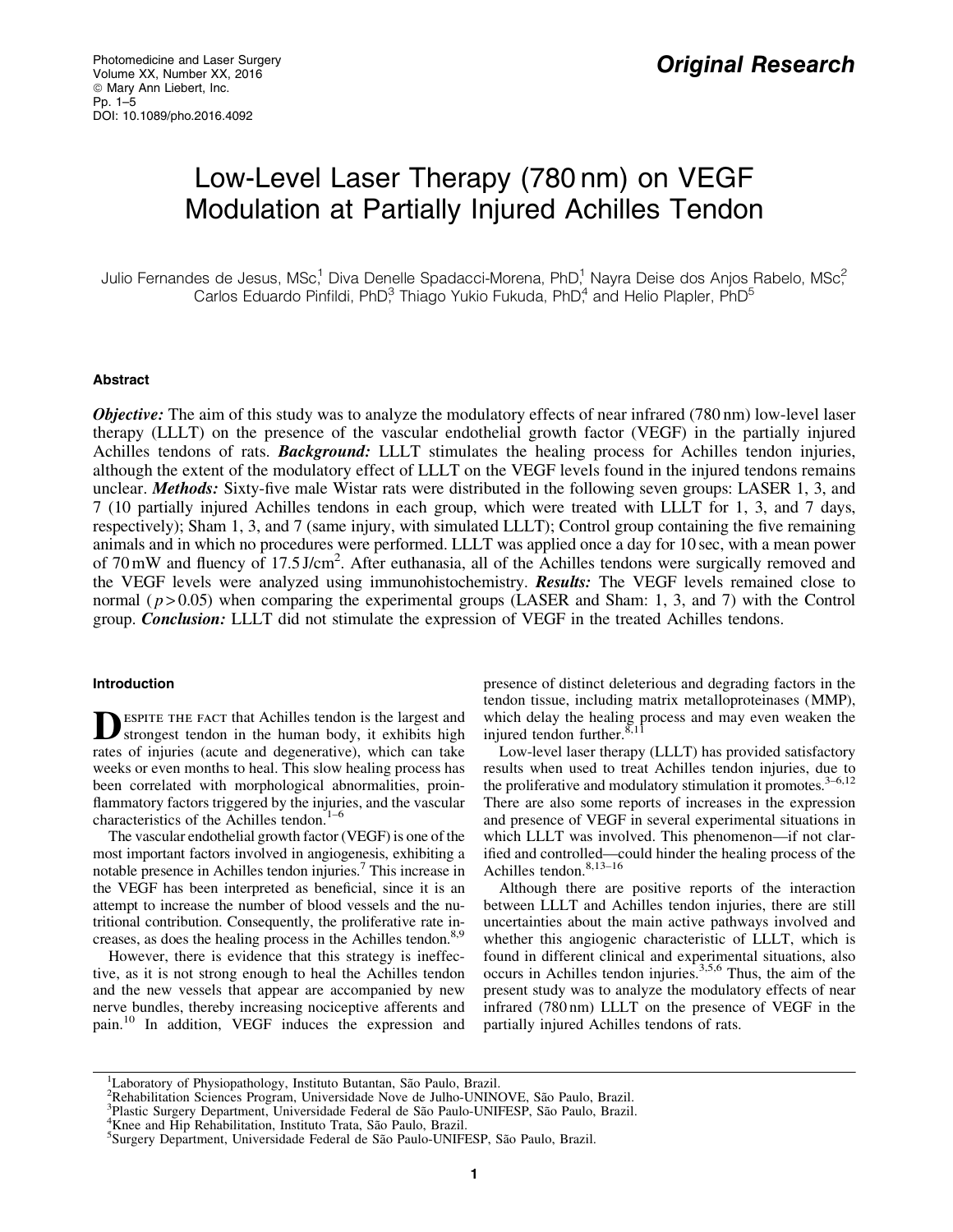#### Materials and Methods

The present study was approved by the Research Ethics Committee of the *Universidade Federal de São Paulo* under protocol number 0074/2011.

Sixty-five male 12-week-old Wistar rats (*Rattus norvegicus: var. albinus, Rodentia, Mammalia*), weighing between 270 and 300 g, were used. They were kept in standard polypropylene cages, with a light/dark cycle of 12 h, a temperature of  $\sim$  20°C, and 65% of humidity. They received water and rat chow *ad libitum.*

## Injury procedure

Sixty animals were randomly anesthetized with an intraperitoneal injection of ketamine hydrochloride (100 mg/kg) and xylazine hydrochloride (50 mg/kg). The five remaining animals were not submitted to anesthesia.

After anesthesia, manual trichotomy of the right hind paw was performed (Achilles tendon areas). The animals were positioned at an injury device base—a mini-guillotine dispositive designed to drop weight and promote injury by direct trauma. The right hind paw was positioned on the equipment base, and mild traction was exerted through ankle dorsiflexion until the dorsal region of the paw rested against the injury device base. Finally, a weight of 186 g was released from a height of 20 cm onto the Achilles tendon of each animal, corresponding to a potential energy of 364.9 mJ at the time of trauma. $^{3,4}$ 

#### Group distribution

After partially injuring the Achilles tendon of 60 animals, they were distributed randomly into six groups:

- Sham 1: 10 tendons submitted to simulated LLLT for 1 day.
- LASER 1: 10 tendons submitted to LLLT application for 1 day.
- Sham 3: 10 tendons submitted to simulated LLLT for 3 days.
- LASER 3: 10 tendons submitted to LLLT application for 3 days.
- Sham 7: 10 tendons submitted to simulated LLLT for 7 days.
- LASER 7: 10 tendons submitted to LLLT application for 7 days.

The five remaining animals (10 tendons) were placed at the Control group and were not submitted to any procedures.

#### Laser treatment

The AsGaAl LLLT (MM Optics®, Model: Twin Laser) equipment was used. Table 1 presents the LLLT parameters applied.

Laser was performed manually once a day at the central portion of injured Achilles tendons, with the animal gently caged and immobilized during treatment and/or simulation period. The animals were treated for 1 day (LASER 1), 3 consecutive days (LASER 3), or 7 consecutive days (LA-SER 7). Treatment started 1 min after induced injury and contact technique and continuous emission were used in all irradiations.<sup>3,4,17</sup>

Table 1. LLLT Parameters

| <b>LLLT</b> parameters                          |                         |  |
|-------------------------------------------------|-------------------------|--|
| Light source                                    | Laser diode<br>(AsGaAl) |  |
| Wavelength, nm                                  | 780                     |  |
| Mean power $(P_m)$ , mW                         | 70                      |  |
| Beam area, cm <sup>2</sup>                      | 0.04                    |  |
| Power density ( $\Delta P$ ), W/cm <sup>2</sup> | 1.75                    |  |
| Energy density $(\Delta E)$ , J/cm <sup>2</sup> | 17.5                    |  |
| Duration of each treatment session, sec         | 10                      |  |
| Dose of each treatment session, J               | 0.7                     |  |
| Cumulative dose (LASER 1, 3,                    | $0.7, -2.1, -4.9$       |  |
| and 7, respectively), J                         |                         |  |

LLLT, low-level laser therapy.

In Sham groups (1, 3, and 7), simulated applications of LLLT were performed, with the apparatus turned off. However, contact was made between the equipment and the injured area for the same period of time as in the treated groups.

## Euthanasia

The animals in the LASER 1/Sham 1, LASER 3/Sham 3, and LASER 7/Sham 7 groups were euthanized (inhalational anesthetic overdose with isoflurane, 5% for induction and 2% maintenance until euthanized) 24 h, 4 days, and 8 days after the injury had been induced, respectively. The animals in the Control group were euthanized on the last day of the experiment (eighth day).

#### Sample processing

After euthanasia, tendons of the two hind paws were surgically removed from animals in the Control group, as well as the 60 tendons (right hind paw) of animals belonging to the other groups.

The tendons were immediately washed in saline solution (0.9%) and then fixed in paraformaldehyde (4%) in a Millonig  $0.1$  M buffer (pH  $7.2-7.4$ ) for  $12$  h.

After fixation, the tendons were washed in the buffer and dehydrated in increasing solutions of ethyl alcohol (from 70% to 100%) for 45 min in each solution. Next, they were diaphanized in xylene (two baths of 45 min each) and included in paraffin, positioned in such a way that longitudinal slices could be obtained. Microtome slices (model: RM2155; Leica) with a thickness of  $5 \mu m$  were used in immunohistochemistry. The slides were silanized (3 aminopropyl-triethoxysilane—Sigma) for slice adhesion.

Each slide was prepared with a slice from each tendon to quantify the VEGF levels, a process that was repeated thrice. Therefore, three nonconsecutive slides were obtained for each animal studied.

All of the sections were dewaxed, hydrated, and submitted to the above method.

# Analysis of angiogenesis (immunohistochemistry)

A specific antibody kit for the VEGF was used (anti-VEGF monoclonal; brand: Abcam—AB1316; dilution: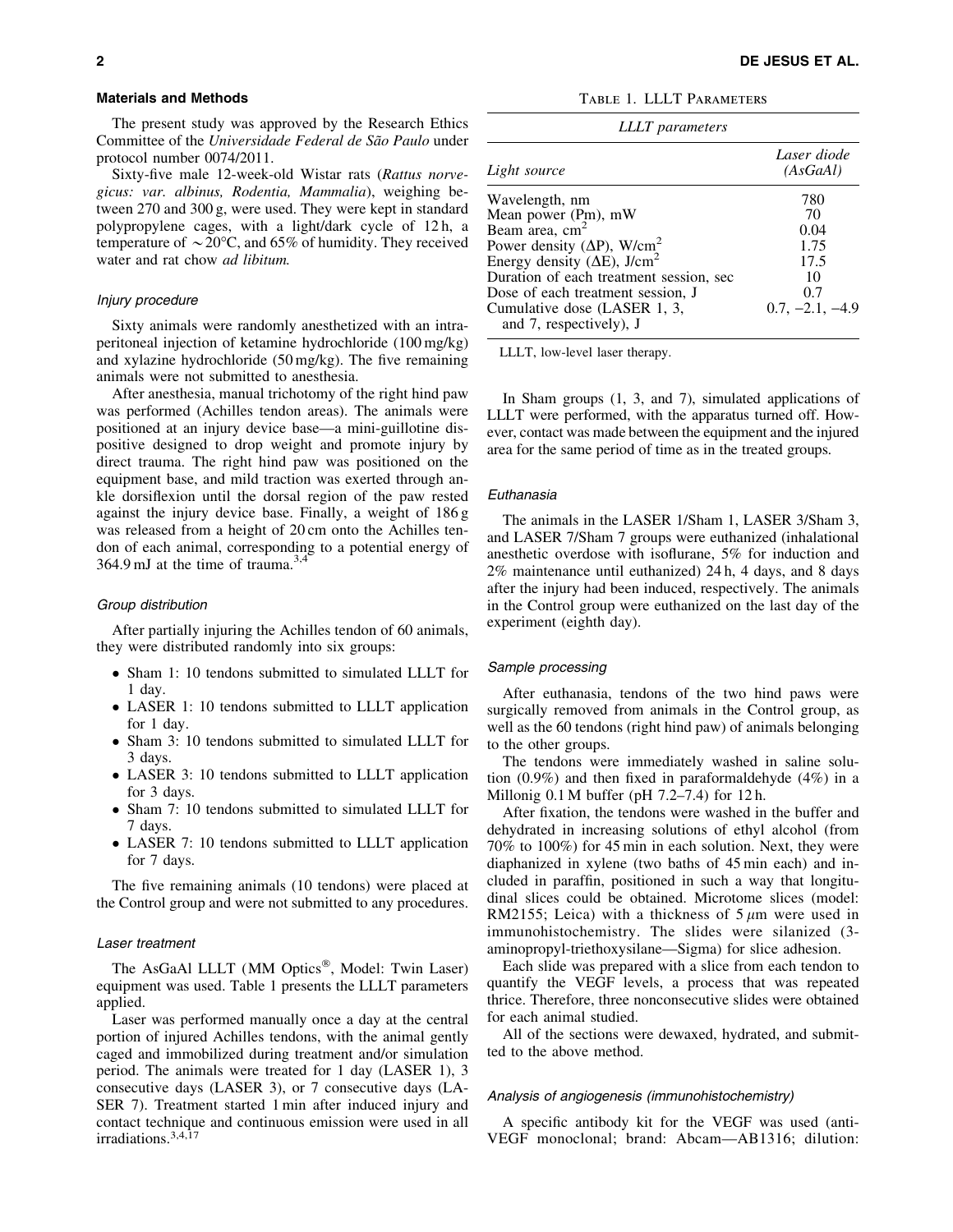## LLLT IN ACHILLES TENDON VEGF LEVELS 3

1/200). The dewaxed slices were washed in distilled water and Tris-phosphate buffer pH 7.4 (TBS).

Antigen retrieval was performed using pork trypsin 0.25% in phosphate buffer (code T7409; Sigma Aldrich) for 20 min at 37°C. Endogenous peroxidase was blocked with hydrogen peroxide 10v (3%). The samples were then washed in tap water, deionized water, and then left in phosphate buffer pH 7.4 (PBS). Nonspecific proteins were blocked through the immersion of the slides in casein (Synth) and diluted in PBS (pH 7.4) for 5 min at room temperature.

The slides were incubated with the primary antibodies in a specific diluent (Spring Bioscience) for  $24 h$  at  $4^{\circ}C$  and then incubated with the secondary antibody Histofine (Nichirei Biosciences, Inc.) for 45 min at 37°C. Subsequently, the slides were washed in water and the sections were placed in diaminobenzidine (DAB) (Spring Biosciences) for 10 min at room temperature.

Finally, the slices were counterstained with Harris hematoxylin (Merck) and mounted with Entellan (Merck).

The effect of the treatment on the VEGF response of the injured Achilles tendon was analyzed in three different anatomical regions of the tendon (proximal, intermediary, and distal) to identify and quantify positive cell types. Two random images of each of the anatomical regions analyzed were collected, with a zoom of  $200\times$  (objective  $20\times$ ), using a DFC420 camera (Leica Microsystems) coupled to a DMLB microscope (Leica Microsystems). After obtaining the images, cells that exhibited positive markings were identified and quantified using version 4.5.0 of the LAS computerized image system (Leica Microsystems).

#### Statistical analysis

The Statistical Package for Social Sciences (SPSS®version 15.0) was used, with the level of significance set at 5%  $(p<0.05)$ . The Levene's tests and one-way analysis of variance (ANOVA) were used to assess the homogeneity of the data and to compare the results between the groups, respectively. The data were displayed in mean and standard deviation values and the result of the comparisons was reported using the F test, when homogeneity of the variances was recorded. If differences were to be recorded between the groups, Tukey's multiple comparisons tests ( *post hoc*) were conducted.

# Results

Table 2 presents the total number of positive cells for VEGF in the proximal, intermediary, and distal regions analyzed. The experimental groups (LASER and Sham: 1, 3, and 7) did not exhibit elevated levels of angiogenesis at the analyzed regions and also at the total average when compared with the Control group ( $p > 0.05$ ).

The intergroup analysis (Sham 1, 3, and 7 vs. LASER 1, 3, and 7) concerning the number of applications (1, 3, and 7) and the regions analyzed (proximal, intermediary, and distal) also exhibited no statistically significant differences for the levels of VEGF  $(p>0.05)$ , with similar angiogenesis patterns (Fig. 1).

# Discussion

The aim of this controlled laboratory study was to analyze the effect of LLLT on the VEGF modulation of the

TABLE 2. TOTAL NUMBER OF CELLS (MEAN  $\pm$  SD) Positive for the VEGF

| $18.8 \pm 6.7$ $17.5 \pm 2.4$<br>$17.6 \pm 6.1$<br>Control $16.2 \pm 3.4$                                                                                                                                                                                                                                                                                                                                                                                             |  |
|-----------------------------------------------------------------------------------------------------------------------------------------------------------------------------------------------------------------------------------------------------------------------------------------------------------------------------------------------------------------------------------------------------------------------------------------------------------------------|--|
| Sham $1 \quad 22.5 \pm 8.4$<br>$24.4 \pm 11.7$ $18.4 \pm 8.9$ $21.8 \pm 7.7$<br>$23.4 \pm 12.0$ $23.8 \pm 8.1$<br>LASER $1\,21.6\pm8.6$<br>$26.4 \pm 8.2$<br>$24.6 \pm 15.0$ $24.9 \pm 9.4$<br>Sham $3 \quad 25.7 \pm 10.8$<br>$24.3 + 10.4$<br>$24.5 \pm 11.0$ $25.6 \pm 13.0$<br>LASER $3\,28.1 \pm 21.0$<br>$24.3 + 14.3$<br>Sham $7 \quad 23.0 \pm 10.4$<br>$25.1 \pm 12.4$ $16.7 \pm 6.1$ $21.6 \pm 7.7$<br>LASER 7 23.3 ± 8.7 24.6 ± 12.4 23.4 ± 5.9 23.8 ± 4.7 |  |

VEGF, vascular endothelial growth factor.

partially injured Achilles tendons of rats. The most significant result obtained was the maintenance of the quantity of VEGF at near-normal levels in the tendons treated with LLLT.

Achilles tendon injuries are complex and multifactorial, as is the subsequent healing process.4,18,19 LLLT has provided promising results when used in the treatment of Achilles tendon injuries, basically acting in two pathways: proliferative (regeneration and collagen reorganization) and modulatory (controlling the inflammatory process). $3-6$ 

Besides the regeneration and reorganization of collagen fibers and the control of the inflammatory process, modulating the VEGF levels is important when seeking to repair injured Achilles tendons, given that its high and uncontrolled presence may hamper and delay the healing process once VEGF induces the expression of tendon tissue degrading factors and also may increase pain (stimulating the presence of new nerve bundles) during rehabilitation programs.<sup>8,10,11,18,20</sup>

There are reports in the literature of increases in VEGF levels based on the induction of Achilles tendon injuries. However, unlike the present one, these studies used different methods of tendon injury (collagenase), which in turn may be more specific to trigger the modulation of VEGF levels.<sup>20</sup> In addition, the periods studied were longer than those proposed in this study, which may have perpetuated the tendon injury for enough time to induce and favor the detection of VEGF modulations.<sup>20</sup>

The LLLT applied in this study, different several previous reports in the literature,  $13-16,21$  did not cause an increase in VEGF levels, which may be a positive effect given the complications that this increase can cause when found in injured tendon tissues.<sup>7–11</sup> Although the active mechanisms of LLLT in Achilles tendon injuries have not been completely clarified, it is probable that this LLLT (which exhibits anti-inflammatory effects) reduces the migration of proinflammatory agents (macrophages and monocytes) to the injury site, thereby maintaining nearnormal VEGF levels, since VEGF is also secreted by these agents.<sup>6,11,19,20</sup>

Furthermore, the interaction between LLLT and the different types of tissues and factors involved in the healing/ regeneration processes depends on a number of factors: wavelength, mean power, and the dose and frequency of the treatment.<sup>22–24</sup> There are reports in the literature showing modulations in VEGF levels with a lower mean power  $(22 \text{ mW})$  and a higher final energy  $(1.54 \text{ J})^{20}$  than those used in the present study. It is probable that our dosimetric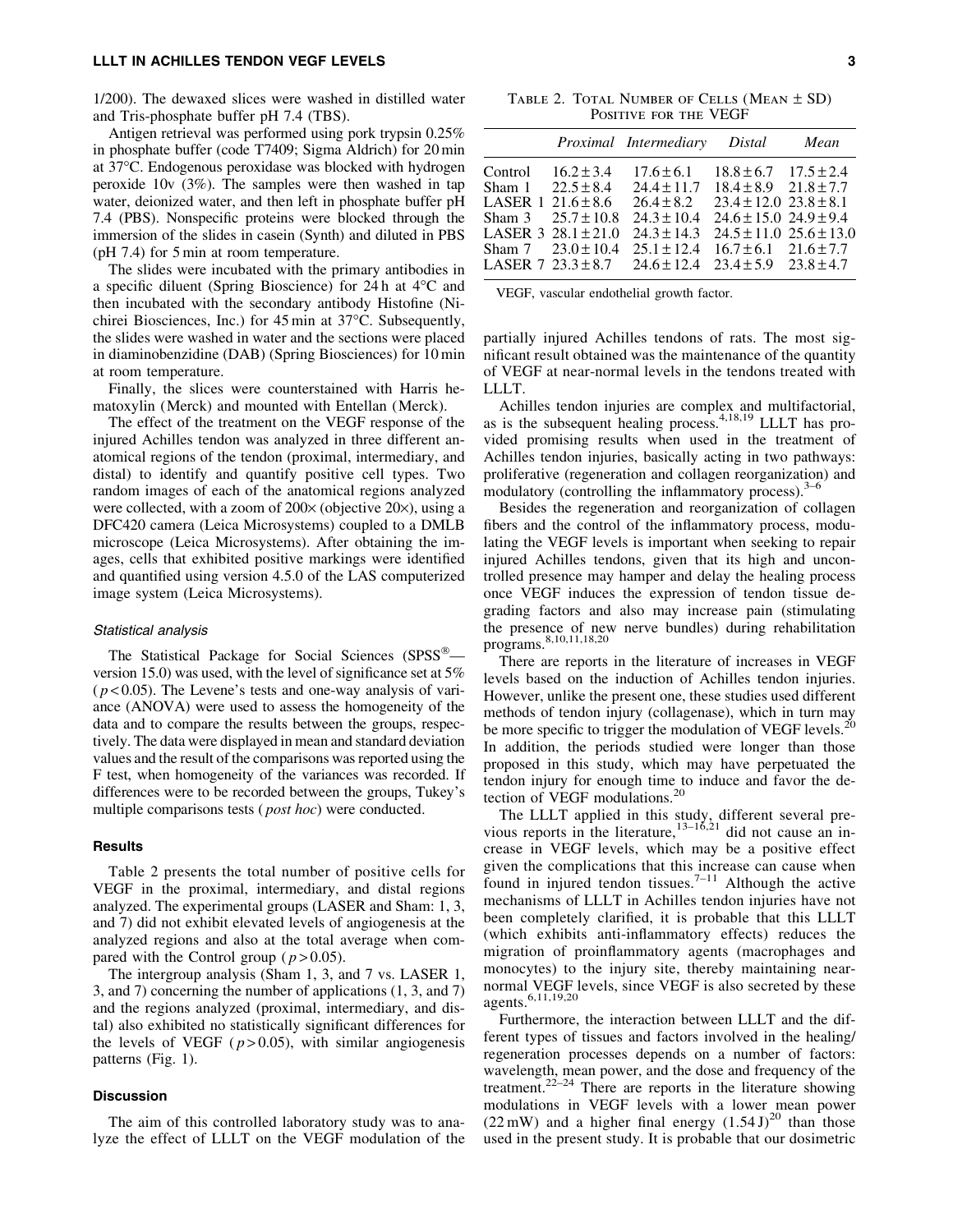

FIG. 1. Photomicrography of the mean values for cells that were positive  $(\nearrow)$ for the VEGF (immunohistochemistry) at  $20\times$ : (A) Control, (B) Sham 1,  $(C)$  LASER 1,  $(D)$  Sham 3,  $(E)$  LA-SER 3, (F) Sham 7, and (G) LASER 7. VEGF, vascular endothelial growth factor.

parameters did not achieve the required specificity and thus did not promote an increase in the VEGF levels.

Conversely, there are also reports in the literature showing the proliferation and reorganization of collagen fibers, as well as the reduction of the levels of proinflammatory and deleterious factors of injured Achilles tendons using the same LLLT protocol (wavelength, dose, and treatment frequency). These reports also used the same experimental model as the present study, demonstrating the specificity of this LLLT in the interaction with these other factors during the repair of injured Achilles tendons. $3-6,18$ 

Therefore, this LLLT protocol exhibited positive effects on the healing of injured Achilles tendons (specifically by increasing collagen proliferation and organization) and on the control of the inflammatory process, acting in a proliferative and modulatory, rather than an angiogenic pathway, since there was no increase in the VEGF levels after its application.

Although no VEGF modulation was found with the LLLT used in this study, uncertainty remains about its effects when applied in other experimental models (more aggressive and chronic injuries) and other treatment protocols since this research investigated a small period and a single method of analysis—and there is also uncertainty about the best LLLT parameters.

# **Conclusions**

Near infrared 780 nm LLLT did not stimulate VEGF expression at the partially injured Achilles tendons at the early stages of the repair process.